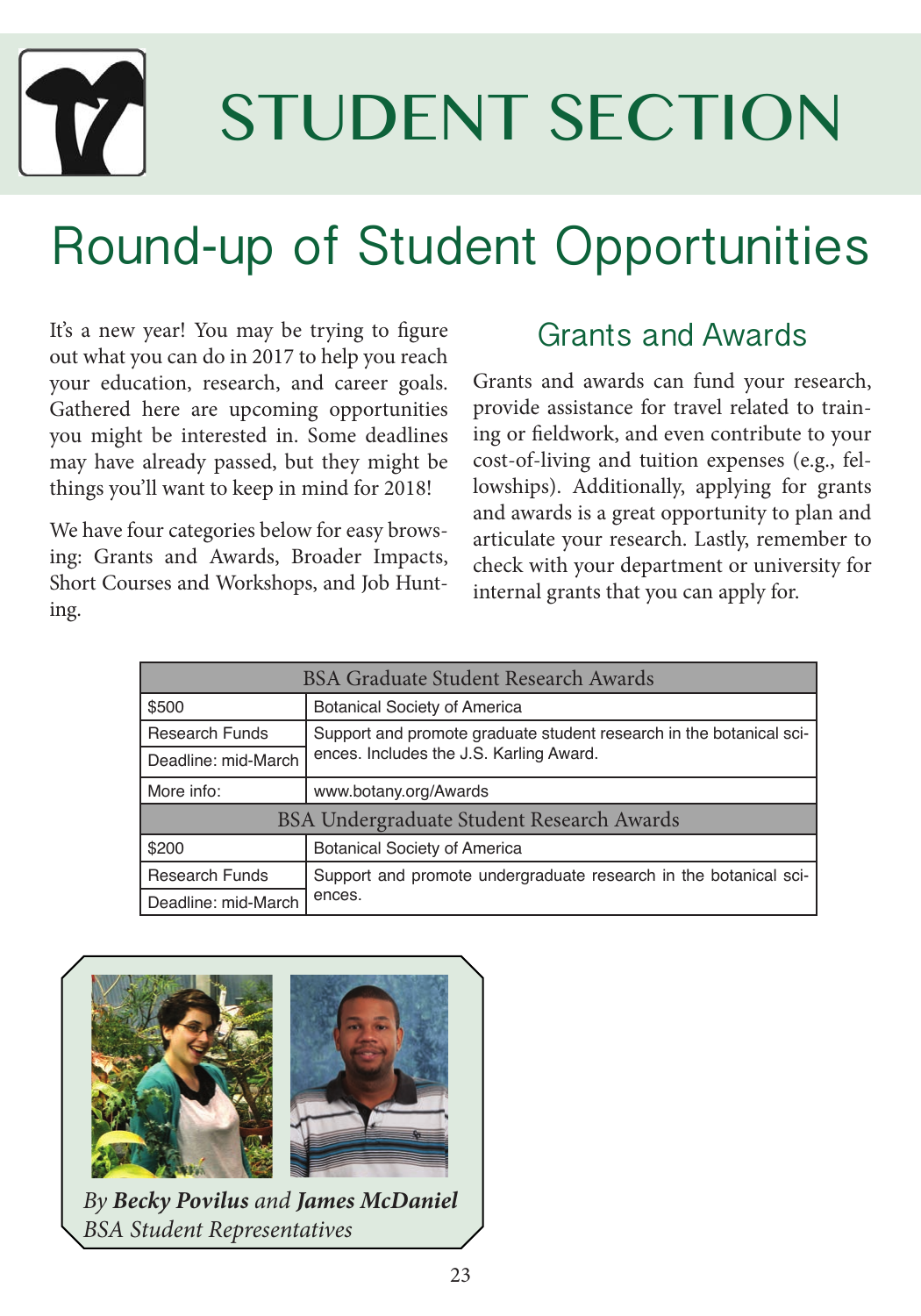#### PSB 63 (1) 2017 Student Section

| More info:                                  | www.botany.org/Awards                                                                                                                                           |  |
|---------------------------------------------|-----------------------------------------------------------------------------------------------------------------------------------------------------------------|--|
|                                             | <b>BSA Student Travel Awards</b>                                                                                                                                |  |
| Variable, up to \$500                       | <b>Botanical Society of America</b>                                                                                                                             |  |
| Travel (conference)                         | Several awards support student travel to the annual BOTANY con-                                                                                                 |  |
| Deadline: early-April,                      | ference:<br>- Cheadle Student Travel Awards                                                                                                                     |  |
| variable                                    | - BSA Section awards                                                                                                                                            |  |
| More info:                                  | www.botany.org/Awards                                                                                                                                           |  |
| NSF Graduate Research Fellowship Program    |                                                                                                                                                                 |  |
| \$32k/yr + tuition aid                      | <b>National Science Foundation</b>                                                                                                                              |  |
| <b>Stipend &amp; Tuition</b>                | Support outstanding graduate students in NSF-supported disciplines                                                                                              |  |
| Deadline: October                           | who are pursuing research-based Master's and doctoral degrees at<br>accredited U.S. institutions.                                                               |  |
| More info:                                  | www.nsfgrfp.org                                                                                                                                                 |  |
|                                             | <b>NSF Doctorial Dissertation Improvement Grant</b>                                                                                                             |  |
| up to \$13,000                              | <b>National Science Foundation</b>                                                                                                                              |  |
| <b>Research Funds</b>                       | Provide partial support of doctoral dissertation research for improve-                                                                                          |  |
| Deadline: October                           | ment beyond the already existing project (check that your project<br>falls within the scope of associated Divisions).                                           |  |
| More info:                                  | Click the "Funding" tab at www.nsf.gov                                                                                                                          |  |
|                                             | Torrey Botanical Society Fellowships and Awards                                                                                                                 |  |
| up to \$2,500                               | <b>Torrey Botanical Society</b>                                                                                                                                 |  |
| Research Funds &                            | Support research/education of student society members (fund field                                                                                               |  |
| Travel<br>Deadline:                         | work, recognize research in conservation of local flora/ecosystems,<br>fund course attendance at a biological field station). There are                         |  |
| mid-January                                 | awards for graduate students and undergraduates.                                                                                                                |  |
| More info:                                  | www.torreybotanical.org                                                                                                                                         |  |
|                                             | Prairie Biotic Research Small Grants                                                                                                                            |  |
| up to \$1,000                               | Prairie Biotic Research, Inc.                                                                                                                                   |  |
| <b>Research Funds</b>                       | Support the study of any species in U.S. prairies and savannas.                                                                                                 |  |
| Deadline:                                   |                                                                                                                                                                 |  |
| late-December                               |                                                                                                                                                                 |  |
| More info:                                  | www.prairiebioticresearch.org<br>Botany In Action Fellowship                                                                                                    |  |
| \$5,000                                     |                                                                                                                                                                 |  |
| <b>Research Funds</b>                       | Phipps Conservatory and Botanical Gardens<br>Develop new, science-based plant knowledge and chronicles tradi-                                                   |  |
| Deadline:                                   | tional knowledge of plants. BIA promotes interactive scientific edu-                                                                                            |  |
| mid-January                                 | cation about the importance of plants, biodiversity, and sustainable<br>landscapes.                                                                             |  |
| More info:                                  | https://phipps.conservatory.org/green-innovation/for-the-world/bota-<br>ny-in-action/call-for-proposals                                                         |  |
| The Lewis and Clark Fund for Field Research |                                                                                                                                                                 |  |
| up to \$5,000                               | American Philosophical Society                                                                                                                                  |  |
| <b>Research Funds</b>                       | Encourage exploratory field studies for the collection of specimens<br>and data and to provide the imaginative stimulus that accompanies<br>direct observation. |  |
| Deadline: early                             |                                                                                                                                                                 |  |
| February                                    |                                                                                                                                                                 |  |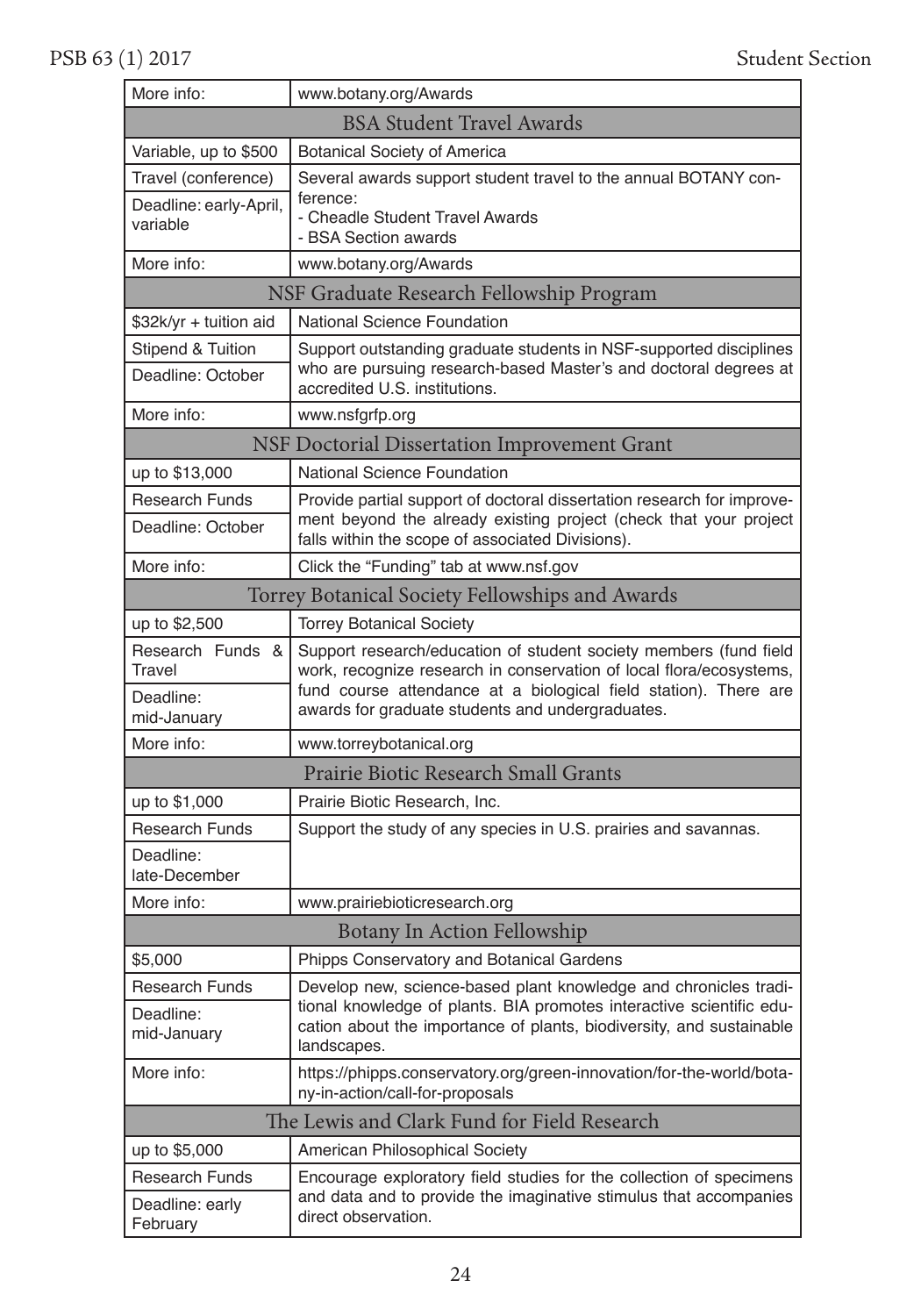| More info:                                   | www.amphilsoc.org/grants/lewisandclark                                                                                                                                                               |  |
|----------------------------------------------|------------------------------------------------------------------------------------------------------------------------------------------------------------------------------------------------------|--|
| <b>ASPT Graduate Student Research Grants</b> |                                                                                                                                                                                                      |  |
| up to \$1,000                                | American Society of Plant Taxonomists                                                                                                                                                                |  |
| <b>Research Funds</b>                        | Support students (both master's and doctoral levels) conducting<br>fieldwork, herbarium travel, and/or laboratory research in any area<br>of plant systematics.                                      |  |
| Deadline: early<br>March                     |                                                                                                                                                                                                      |  |
| More info:                                   | www.aspt.net/awards                                                                                                                                                                                  |  |
|                                              | Richard Evans Schultes Research Award                                                                                                                                                                |  |
| up to \$2,500                                | The Society for Economic Botany                                                                                                                                                                      |  |
| <b>Research Funds</b>                        | Help defray the costs of fieldwork on a topic related to economic                                                                                                                                    |  |
| Deadline: mid-March                          | botany, for students who are members of the Society for Economic<br>Botany.                                                                                                                          |  |
| More info:                                   | www.econbot.org                                                                                                                                                                                      |  |
|                                              | Sigma Xi Grants-in-Aid of Research                                                                                                                                                                   |  |
| up to \$1,000                                | Sigma Xi                                                                                                                                                                                             |  |
| <b>Research Funds</b>                        | By encouraging close working relationships between students and                                                                                                                                      |  |
| Deadline: mid-March<br>and October           | mentors, this program promotes scientific excellence and achieve-<br>ment through hands-on learning.                                                                                                 |  |
| More info:                                   | www.sigmaxi.org/programs/grants-in-aid                                                                                                                                                               |  |
|                                              | <b>Young Explorers Grant</b>                                                                                                                                                                         |  |
| up to \$5,000                                | National Geographic Foundation                                                                                                                                                                       |  |
| <b>Research Funds</b>                        | Support research, conservation, and exploration-related projects                                                                                                                                     |  |
| Deadline: mid-March<br>and October           | consistent with National Geographic's existing grant programs. In<br>addition, this program provides increased funding opportunities for<br>fieldwork in 18 Northeast and Southeast Asian countries. |  |
| More info:                                   | http://www.nationalgeographic.com/explorers/grants-programs/<br>yeg-application/                                                                                                                     |  |
|                                              | <b>Systematics Research Fund</b>                                                                                                                                                                     |  |
| up to \$5,000                                | The Systematics Association & The Linnean Society                                                                                                                                                    |  |
| <b>Research Funds</b>                        | Besides research focused on systematics, projects of a more general                                                                                                                                  |  |
| Deadline:<br>Mid-Feb-<br>ruary               | or educational nature will also be considered, provided that they in-<br>clude a strong systematics component.                                                                                       |  |
| More info:                                   | www.systass.org/awards                                                                                                                                                                               |  |
|                                              | The Exploration Fund Grant                                                                                                                                                                           |  |
| up to \$5,000                                | The Exploration Fund Grant                                                                                                                                                                           |  |
| <b>Research Funds</b>                        | Provides grants in support of exploration and field research for those                                                                                                                               |  |
| Deadline: mid Octo-<br>her                   | who are just beginning their research careers.                                                                                                                                                       |  |
| More info:                                   | www.explorers.org/expeditions/funding/expedition_grants                                                                                                                                              |  |
|                                              | CIC Smithsonian Institution Fellowship                                                                                                                                                               |  |
| \$32,700 for 1 year                          | CIC & the Smithsonian Institution                                                                                                                                                                    |  |
| Stipend                                      | One-year fellowships to support research in residence at Smithso-                                                                                                                                    |  |
| Deadline:<br>early-December                  | nian Institution facilities. All fields of study that are actively pursued<br>by the museums and research organizations of the Smithsonian In-<br>stitution are eligible.                            |  |
| More info:                                   | www.cic.net/students/smithsonian-fellowship                                                                                                                                                          |  |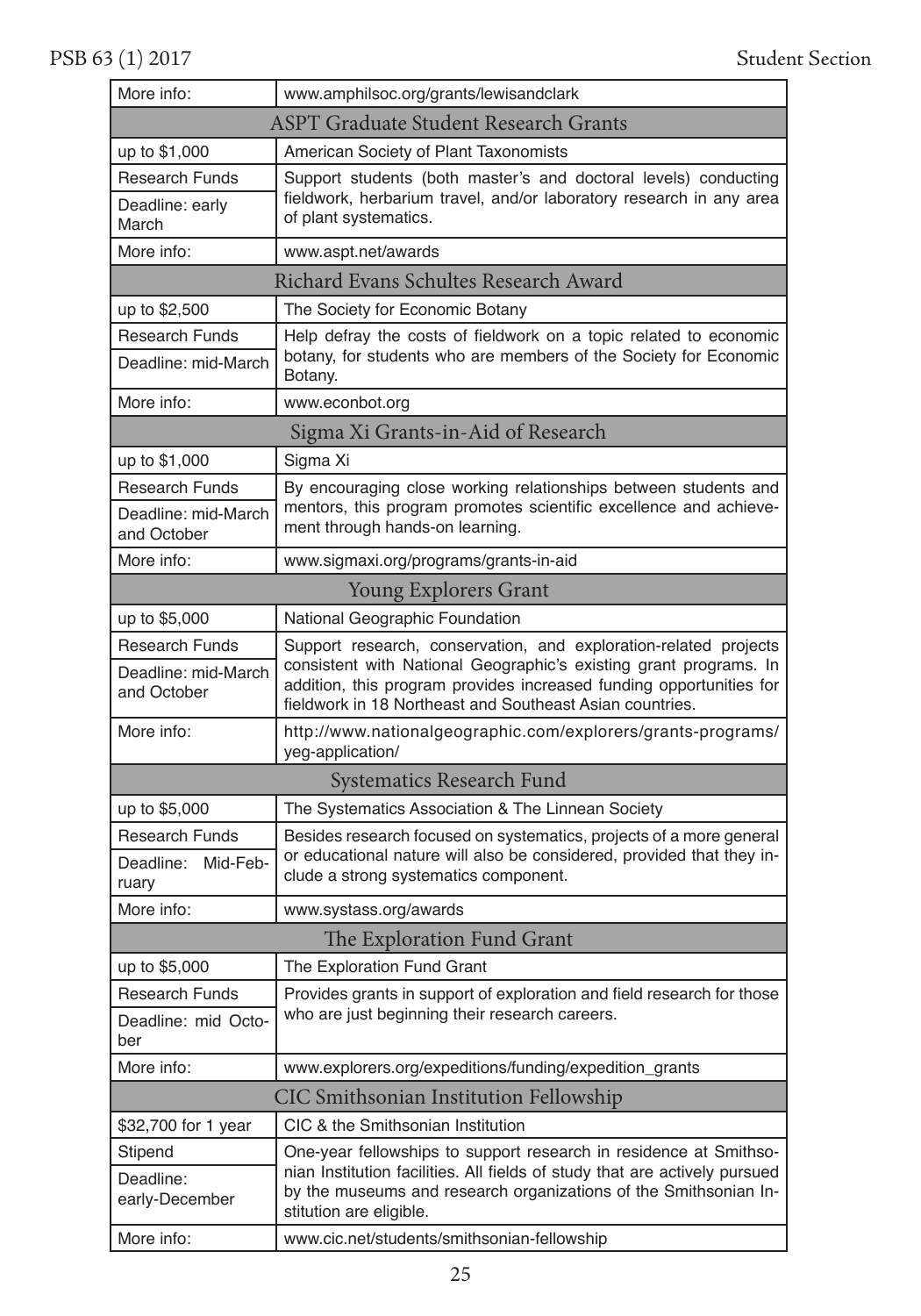PSB 63 (1) 2017 Student Section

| Ford Foundation Fellowship Programs                 |                                                                                                                                                                                                                                                                                                  |  |
|-----------------------------------------------------|--------------------------------------------------------------------------------------------------------------------------------------------------------------------------------------------------------------------------------------------------------------------------------------------------|--|
| \$24k-45k, for 1-3<br>vears                         | <b>Ford Foundation</b>                                                                                                                                                                                                                                                                           |  |
| Stipend                                             | Three fellowship types are offered: Predoctoral, Dissertation, and                                                                                                                                                                                                                               |  |
| Deadline:                                           | Postdoctoral. The Ford Foundation seeks to increase the diversity of<br>the nation's college and university faculties.                                                                                                                                                                           |  |
| late-November                                       |                                                                                                                                                                                                                                                                                                  |  |
| More info:                                          | http://sites.nationalacademies.org/pga/fordfellowships/index.htm                                                                                                                                                                                                                                 |  |
| The Arnold Arboretum Awards for Student Research    |                                                                                                                                                                                                                                                                                                  |  |
| \$2,000-10,000                                      | The Arnold Arboretum                                                                                                                                                                                                                                                                             |  |
| <b>Research Funds</b><br>Deadline:<br>late-November | Multiple awards or fellowships are offered for graduate students and<br>for undergraduates, with topics that focus on Asian tropical forest<br>biology and comparative biology of woody plants (including Chi-<br>nese-American exchanges). Check website for full information on<br>each award. |  |
| More info:                                          | www.arboretum.harvard.edu/research/fellowships/                                                                                                                                                                                                                                                  |  |
|                                                     | Garden Club of America Scholarships                                                                                                                                                                                                                                                              |  |
| \$2,500-8,000                                       | Garden Club of America                                                                                                                                                                                                                                                                           |  |
| <b>Research or Training</b><br>Funds                | Many awards are offered to support botanical research, with foci<br>ranging from public garden history/use, field botany, medicinal bota-                                                                                                                                                        |  |
| Deadline:<br>January - February                     | ny, and horticulture. Check website for full information on each award.                                                                                                                                                                                                                          |  |
| More info:                                          | www.gcamerica.org/scholarships                                                                                                                                                                                                                                                                   |  |
|                                                     | <b>PLANTS</b> Grant                                                                                                                                                                                                                                                                              |  |
| Varies                                              | National Science Foundation and Botanical Society of America                                                                                                                                                                                                                                     |  |
| Travel (conference)<br>Deadline: March 1            | The PLANTS program will pay the expenses of up to 12 undergradu-<br>ates to participate in the BOTANY meetings as well as provide men-<br>toring from both peer and senior mentors in the plant sciences.                                                                                        |  |
| More info:                                          | http://botany.org/Awards/F_PLANTS.php                                                                                                                                                                                                                                                            |  |
|                                                     | <b>SMART</b> Program                                                                                                                                                                                                                                                                             |  |
| \$25-38k/yr + tuition                               | American Society for Engineering Education                                                                                                                                                                                                                                                       |  |
| Stipend & Tuition                                   | The SMART Program aims to increase the number of scientists and                                                                                                                                                                                                                                  |  |
| Deadline:<br>December                               | engineers in the U.S. Department of Defense. The program is par-<br>ticularly interested in supporting individuals that demonstrate an ap-<br>titude and interest in conducting theoretical and applied research.                                                                                |  |
| More info:                                          | https://smart.asee.org/faq/                                                                                                                                                                                                                                                                      |  |
| The Mohamed Bin Zayed Species Conservation Fund     |                                                                                                                                                                                                                                                                                                  |  |
| up to \$25,000                                      | The Mohamed Bin Zayed Species Conservation Fund                                                                                                                                                                                                                                                  |  |
| <b>Research Funds</b>                               | The Mohamed Bin Zayed Species Conservation Fund is a new and                                                                                                                                                                                                                                     |  |
| Deadlines: February<br>28, 2017 & June 30,<br>2017  | significant philanthropic endowment established to directly support<br>the cause of species conservation. It is open to applications for fund-<br>ing support from conservationists based in all parts of the world deal-<br>ing with plant and animal species.                                  |  |
| More info:                                          | http://www.speciesconservation.org/                                                                                                                                                                                                                                                              |  |